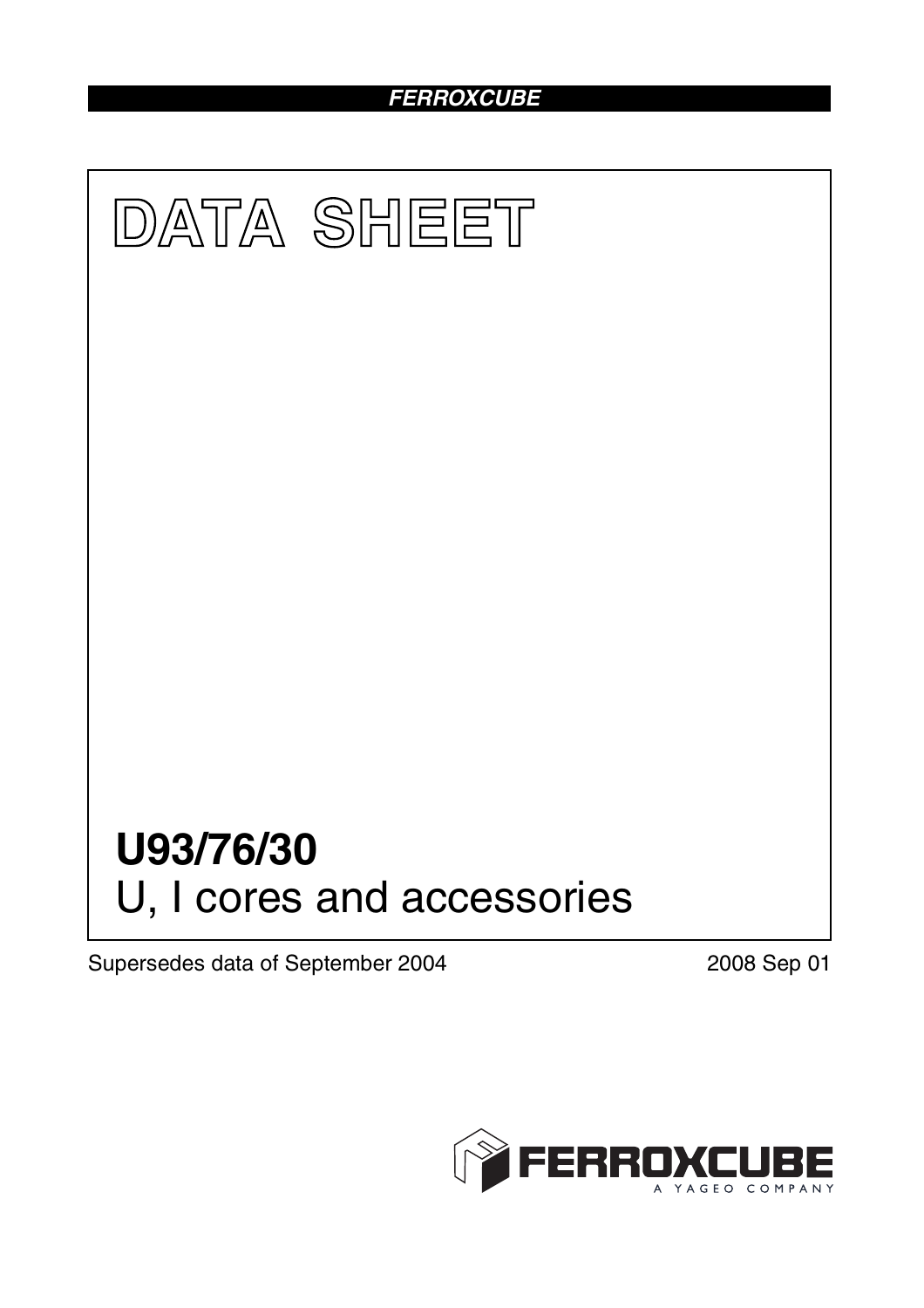# U, I cores and accessories U93/76/30

#### **U CORES**

### **Effective core parameters**

| <b>SYMBOL</b>           | <b>PARAMETER</b>  | <b>VALUE</b>  | <b>UNIT</b>     |
|-------------------------|-------------------|---------------|-----------------|
| $\Sigma(I/A)$           | core factor (C1)  | 0.421         | $mm-1$          |
| $V_{\rm e}$             | effective volume  | 297000        | mm <sup>3</sup> |
| $\mathsf{I}_\mathsf{e}$ | effective length  | 354           | mm              |
| А,                      | effective area    | 840           | mm <sup>2</sup> |
|                         | mass of core half | $\approx 760$ | g               |



### **Core halves**

AL measured on a combination of 2 U cores.

| <b>GRADE</b> | $A_L$<br>(nH) | μe             | <b>TYPE NUMBER</b> |
|--------------|---------------|----------------|--------------------|
| 3C90         | 6400 ±25%     | $\approx$ 2200 | U93/76/30-3C90     |
| 3C94         | 6400 ±25%     | $\approx$ 2200 | U93/76/30-3C94     |

#### **Properties of core sets under power conditions**

|              | $B(mT)$ at                                      | CORE LOSS (W) at                                |                                                 |
|--------------|-------------------------------------------------|-------------------------------------------------|-------------------------------------------------|
| <b>GRADE</b> | $H = 250$ A/m;<br>$f = 25$ kHz;<br>$T = 100 °C$ | $f = 25$ kHz;<br>$B = 200 mT$ ;<br>$T = 100 °C$ | $f = 100$ kHz;<br>$B = 100$ mT;<br>$T = 100 °C$ |
| 3C90         | $\geq$ 320                                      | $\leq 40$                                       | $\leq 52$                                       |
| 3C94         | $\geq$ 320                                      | –                                               | $\leq$ 39                                       |